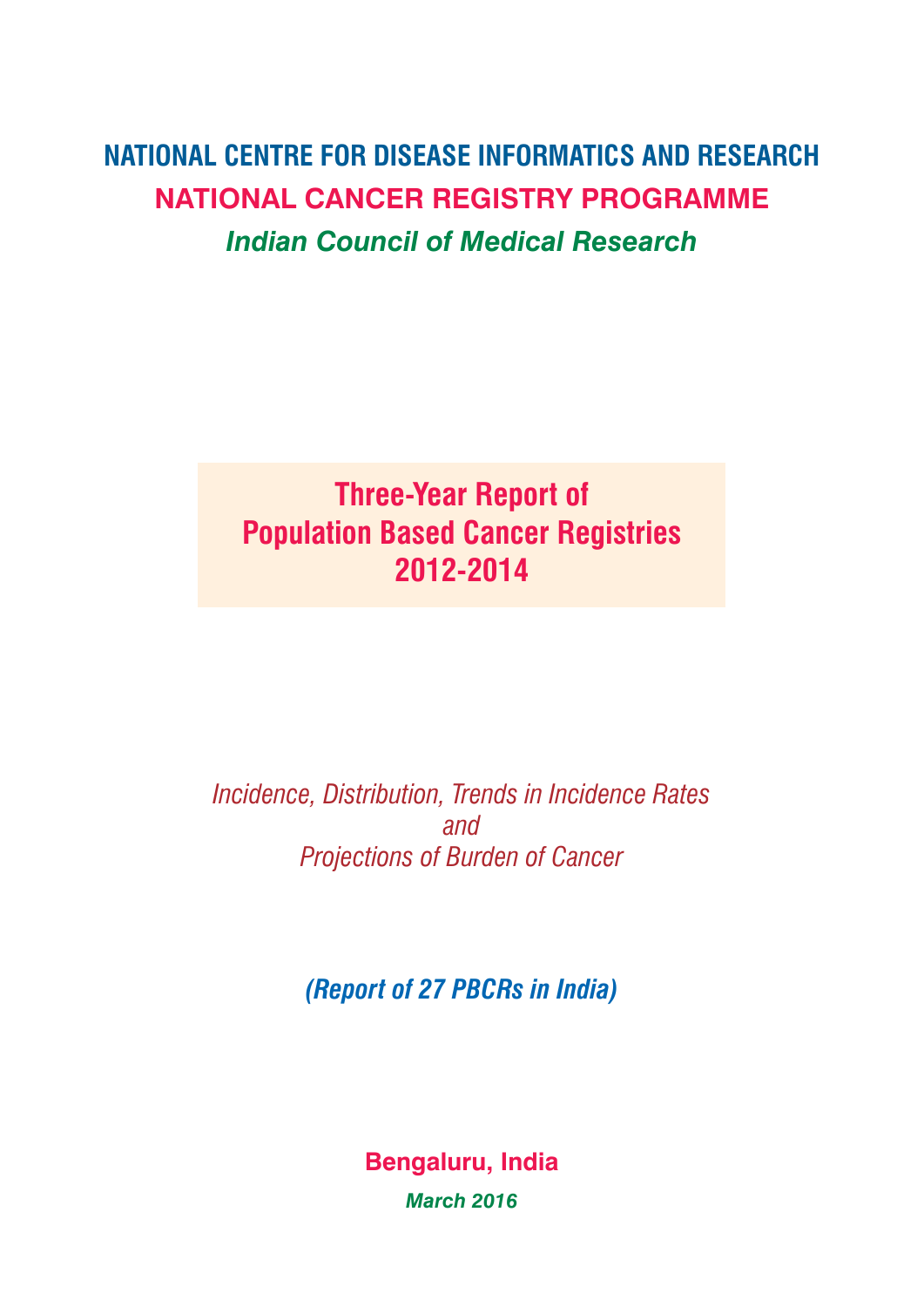© NCDIR-NCRP (Indian Council of Medical Research) Nirmal Bhawan - ICMR Complex (II Floor) Poojanahalli Road, Off NH-7 Adjacent to Trumpet Flyover of BIAL Kannamangala Post, Bengaluru – 562 110, INDIA. Email: ncrp@ncrpindia.org, ncdir@ncdirindia.org, ncrpblr@canceratlasindia.org Websites: http://www.ncrpindia.org/, http://www.ncdirindia.org/, http://www.canceratlasindia.org/, http://www.pbcrindia.org/

March 2016

Population Based Cancer Registries provided individual core data. Quality control checks, tabulations and statistical analysis were done at the NCDIR-NCRP, Bengaluru.

The publications of NCDIR-NCRP are intended to contribute to the dissemination of authentic information on cancer incidence by age (five-year age groups), sex and site (ICD-10).

*PRINTED IN INDIA* 

*Published by the NCDIR-NCRP(ICMR), Bengaluru - 562 110*

*This printed report is an abridged version of the detailed report. The detailed report with few additional tables and figures along with registry-wise Annexure Tabulations can be viewed on the website www.ncrpindia.org*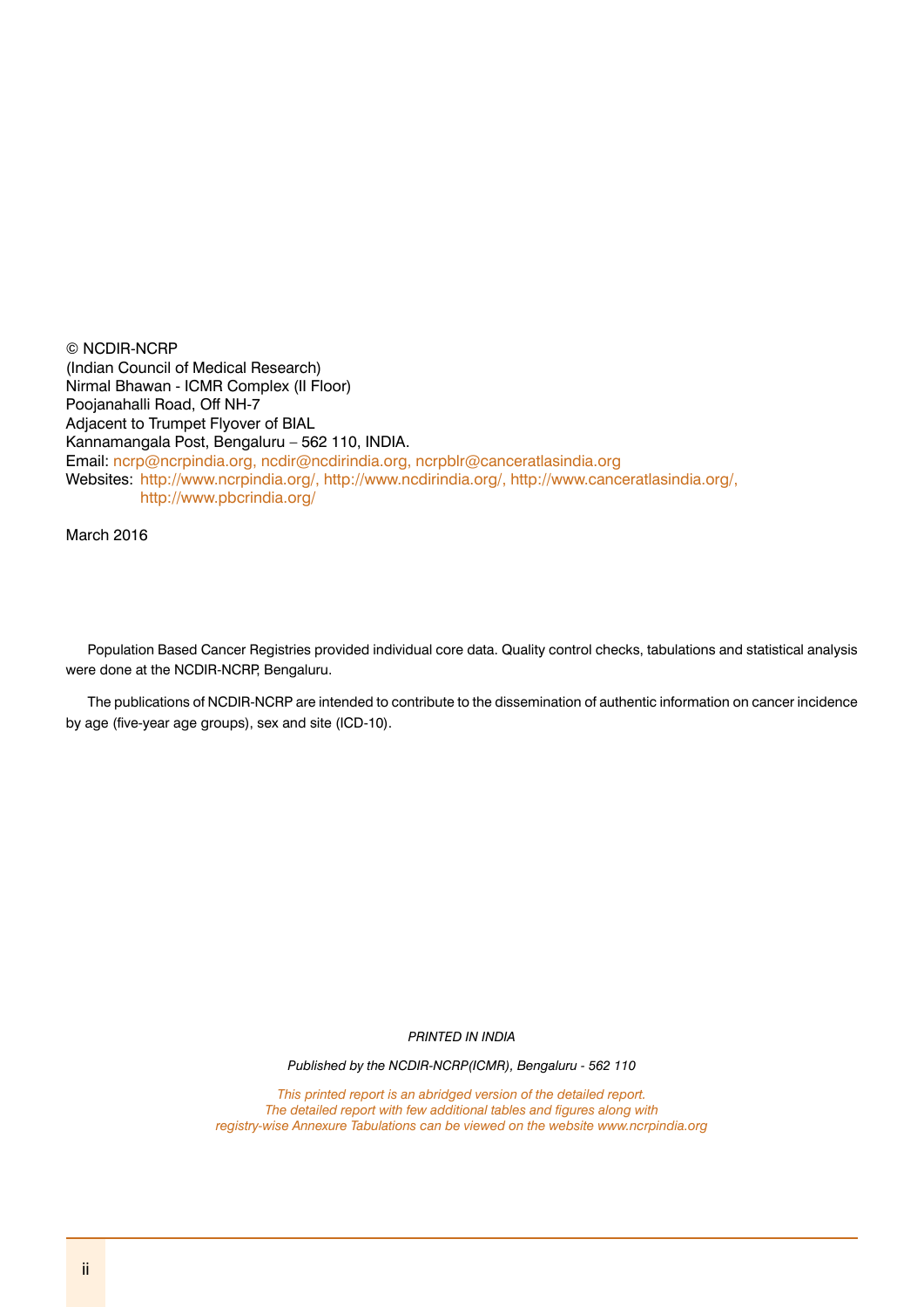## **NATIONAL CENTRE FOR DISEASE INFORMATICS AND RESEARCH NATIONAL CANCER REGISTRY PROGRAMME**

*Indian Council of Medical Research*

#### **Dr Soumya Swaminathan**

*Secretary, Department of Health Research & Director General, ICMR*

**Dr V.M. Katoch***, Former Secretary, DHR & DG, ICMR (till Feb. 2015)*

*Division of Non-Communicable Diseases*

**Dr D.K. Shukla,** *Scientist G* **Dr Tanvir Kaur,** *Scientist F*

**Dr Bela Shah Dr A. Nandakumar** *Scientist G & Head Scientist G & Director-in-Charge, NCDIR-NCRP*

#### *Members of Scientific Advisory Committee of NCDIR*

**Dr G.K. Rath,** *New Delhi, Chairperson*

**Dr V.M. Katoch,** *Bengaluru* **Mr P. Gangadharan,** *Kochi* **Dr P.C. Gupta,** *Navi Mumbai* **Dr P. Satish Chandra,** *Bengaluru* **Dr K.K. Talwar,** *New Delhi* **Dr A.C. Kataki,** *Guwahati* **Prof K. Ramachandran,** *Bengaluru* **Dr A.K. Das,** *Puducherry* **Dr P.P. Bapsy,** *Bengaluru* **Dr Kameshwar Prasad,** *New Delhi* **Dr R.A. Badwe,** *Mumbai* **Dr V. Mohan,** *Chennai* **Dr D.M. Vasudevan,** *Guruvayur (till Jul. 2015)* **Dr A.K. Gupta,** *Bengaluru (till Jul. 2015)* **Prof U.C. Sarma,** *Guwahati (till Jul. 2015)* **Dr S. Saxena,** *New Delhi (Ex-officio)*  **Dr R.K. Mehrotra,** *Noida (Ex-officio)* **Dr A. Pandey,** *New Delhi (Ex-officio)* **Dr S. Mehendale,** *Chennai (Ex-officio)* **Dr P. Dutta,** *Dibrugarh (Ex-officio)*

#### *Research Area Panel on Cancer (RAP-C), NCDIR*

**Dr G.K. Rath,** *New Delhi, Chairperson*

**Prof R.C. Mahajan,** *Chandigarh* **Dr A.C. Kataki,** *Guwahati* **Dr M.N. Bandyopadhyay,** *Kolkata* **Dr P.P. Bapsy,** *Bengaluru* **Dr Kumaraswamy,** *Bengaluru* **Dr Elizabeth Vallikad,** *Bengaluru*

**Mr P. Gangadharan,** *Kochi* **Dr P.C. Gupta,** *Navi Mumbai*  **Dr R.N. Visweswara,** *Bengaluru*

### *North Eastern Regional Cancer Registry*

#### *Monitoring Unit:*

**Dr P. Dutta,** *Scientist G & Director-in-charge, Regional Medical Research Centre (N.E.) (ICMR), Dibrugarh* **Dr J. Mahanta,** *Director, Regional Medical Research Centre (N.E.) (ICMR), Dibrugarh (till Feb. 2015)*

*Chairman, Projects in North East Region:*

**Prof R.C. Mahajan***, Chandigarh*

*Coordinator of Special Cell:*

**Dr M.N. Bandyopadhyay***, Kolkata*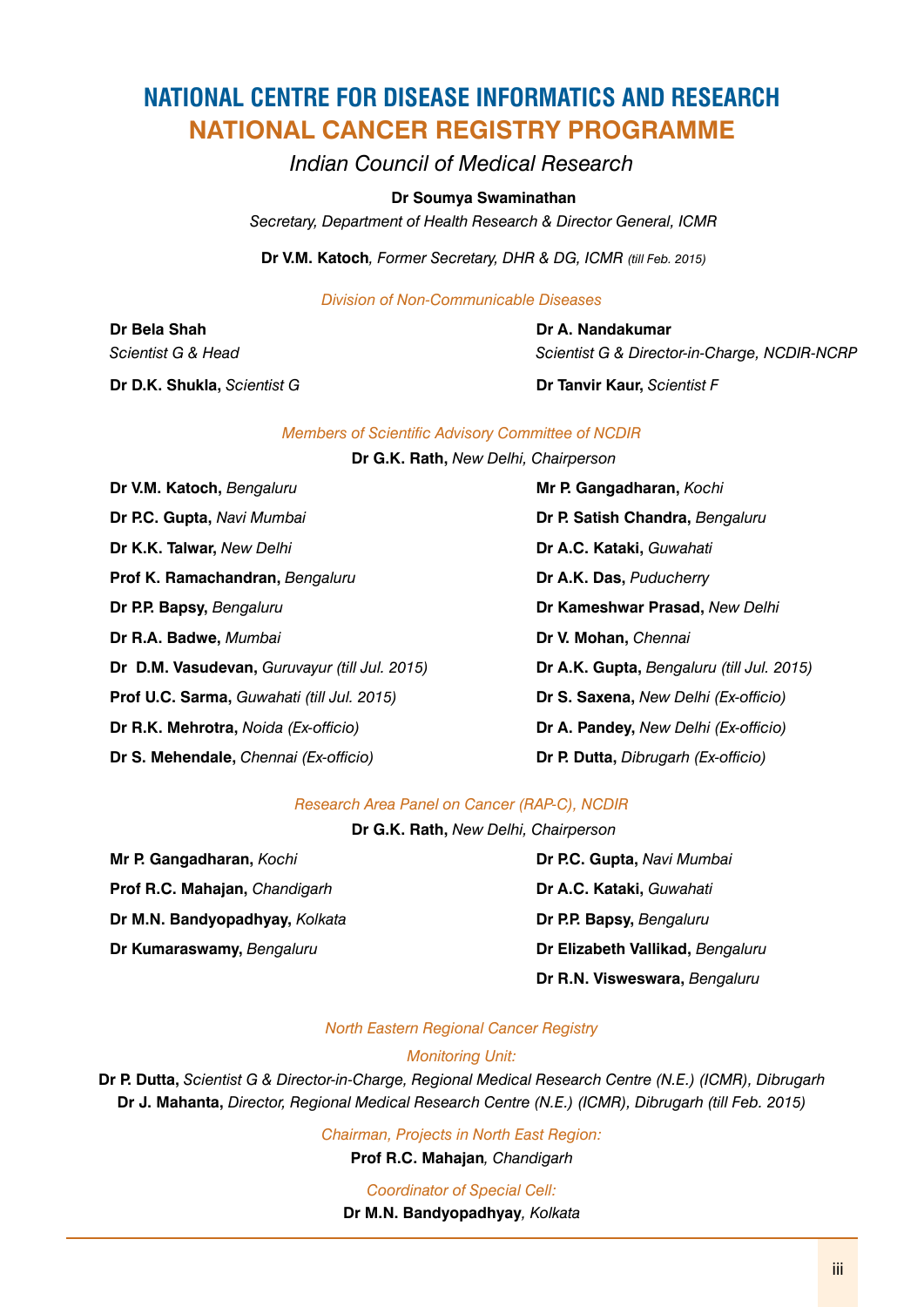#### *Staff at NCDIR-NCRP, Bengaluru*

#### **Dr A. Nandakumar,** *Scientist G & Director-in-Charge*

**F.S. Roselind,** *Scientist D (Prog.)* **C. Somasekhar,** *Accounts Officer (Jr. Gr.)* **Dr Meesha Chaturvedi,** *Scientist C (Medical)* **Latha V.,** *LDC* **Vaitheeswaran K.,** *Scientist C (Stat.)* **Harish Siddaraju,** *LDC* **Priyanka Das,** *Scientist C (Prog.)* **Sudarshan K.L.,** *Scientist C (Prog.)* **Sathish Kumar K.,** *Scientist B (Stat.)* **M. Rajendra,** *Driver* **Vinay Urs K.S.,** *Scientist B (Prog.)* **Krishan Kumar,** *Driver* **Dr Debjit Chakraborty,** *Scientist B (Medical)* **D.N. Narayanaswamy,** *MTS (Gen.)* **V. Raju Naik,** *Scientist B (Prog.)*

#### *Scientific Administration*

**Dr Sathya Prakash M.,** *Scientist D (Medical)* **Ramesha N.M.,** *Administrative Officer (Jr. Gr.)*

#### *Technical*

**Sreerama,** *Tech. Asst. (Tech. Support)* **K.R. Chandrika,** *Tech. Asst.* **Stephen S.,** *Tech. Asst. (Stat.)*

**N. Sureshkumar,** *Tech. Asst. (Prog.)* **Monesh B. Vishwakarma,** *Tech. Asst. (Prog.)*

#### *Staff on Projects*

| <b>Dr Sukanya R., Research Scientist II (Medical)</b> | <b>Anish John, Research Scientist I (Prog.)</b> |
|-------------------------------------------------------|-------------------------------------------------|
| Vijay Kumar D.D., Programmer                          | Sina K. Vivekanandan, Programmer                |
| Nitin Agrawal, Programmer                             | Manju M., Programmer                            |
| Tabrez Ahmed M., Programmer                           | <b>Vishal Agrawal, Programmer</b>               |
| R. Janani Surya, Statistician                         | Thillai Govindarajan C., Statistician           |
| N. Vinodh, Statistician                               | <b>Vikar Ahmed T.A., Asst. Accountant</b>       |
| Kamalamma, Data Entry Operator                        | <b>Iyyappan C., Data Entry Operator</b>         |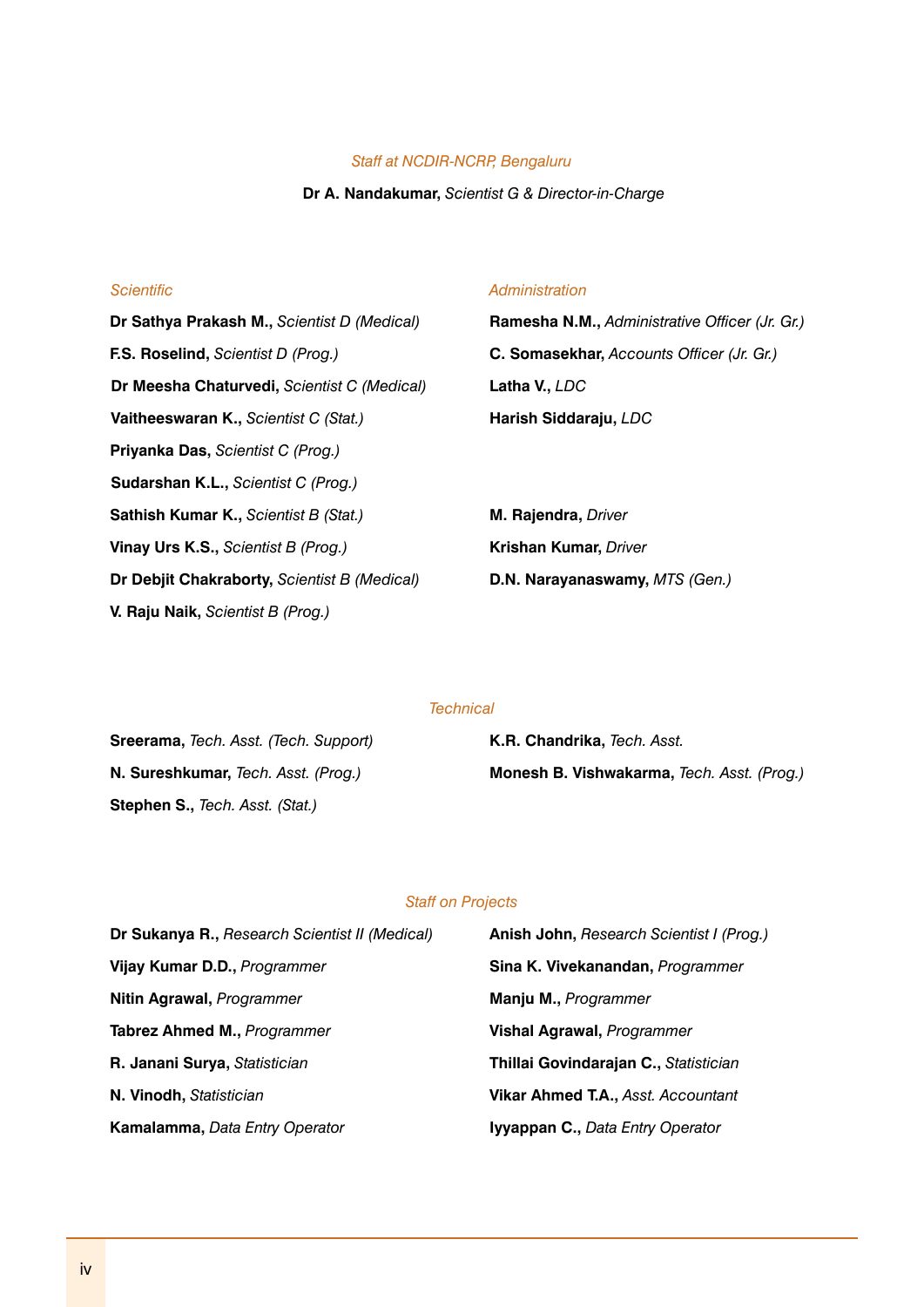#### *Population Based Cancer Registries at the following places (with names of respective Principal and Co-Principal Investigators/Senior Staff) that have contributed to this report*

| <b>Bangalore</b>                    | ÷  | Dr K.B. Linge Gowda (from Jan. 2015)<br>Dr M. Vijayakumar (till Dec. 2014) | Dr C. Ramesh                                                |
|-------------------------------------|----|----------------------------------------------------------------------------|-------------------------------------------------------------|
| <b>Barshi Rural</b>                 | ÷  | Dr R.A. Badwe                                                              | Dr B.M. Nene<br>Dr Rajesh Dikshit                           |
| <b>Barshi Expanded</b>              | ÷  | Dr B.M. Nene                                                               | Mrs K. Jayant<br>Mr M.K. Chauhan                            |
| <b>Bhopal</b>                       | ÷. | Dr Reeni Malik (from Jul. 2013)<br>Dr Neelkamal Kapoor (till Jul. 2013)    | <b>Mr Atul Shrivastava</b>                                  |
| <b>Chennai</b>                      | ÷. | Dr R. Swaminathan (from Apr. 2013)<br>Dr V. Shanta (till Mar. 2013)        | Dr R. Rama                                                  |
| <b>Delhi</b>                        | ÷. | Dr P.K. Julka                                                              | Mr N. Manoharan                                             |
| Mumbai                              | ÷  | Dr Vinay Deshmane (from Apr. 2014)<br>Dr Purvish Parikh (till Apr. 2014)   | Mrs Shravani Koyande                                        |
| <b>Cachar District</b>              | ÷  | <b>Dr Sekhar Chakravarty</b>                                               | Dr R.P. Banik                                               |
| <b>Dibrugarh District</b>           | ÷. | Dr M.S. Ali                                                                |                                                             |
| <b>Kamrup Urban District</b>        | ÷. | Dr Jagannath D. Sharma                                                     | Dr Debanjana Barman                                         |
| <b>Manipur State</b>                |    | Dr Kaushik Debnath (from Sept. 2013)<br>Dr Y. Mohen Singh (till Aug. 2013) | Dr Punyabati Devi<br>Dr Laishram Rajesh                     |
| <b>Mizoram State</b>                | ÷  | Dr Eric Zomawia                                                            | Dr John Zohmingthanga<br>Dr Lalchhanhimi<br>Dr Laichhandama |
| <b>Sikkim State</b>                 |    | Dr P.K. Pradhan (from Apr. 2015)                                           |                                                             |
|                                     |    | Dr Yogesh Verma (till Mar. 2015)                                           |                                                             |
| <b>Ahmedabad</b><br>(Urban & Rural) | ÷  | Dr Rakesh K. Vyas (from Mar. 2013)                                         | Dr Geeta M. Joshi<br>Dr Janmesh Shah                        |
| <b>Aurangabad, Nagpur &amp;</b>     | ÷  | Dr Vinay Deshmane (from Apr. 2014)                                         | Mrs Shravani Koyande                                        |
| <b>Pune</b>                         |    | Dr Purvish Parikh (till Apr. 2014)                                         |                                                             |
| Kolkata                             | ÷. | Dr Jaydip Biswas                                                           | Dr M.N. Bandyopadhyay<br>Dr Karabi Datta                    |
| Kollam                              |    | Dr Paul Sebastian                                                          | Dr P. Jayalekshmi                                           |
| <b>Thiruvananthapuram</b>           | ÷  | Dr Aleyamma Mathew                                                         | Dr Preethi Sara George                                      |
|                                     |    |                                                                            | Smt Padmakumariamma G.<br>Dr Kalavathy M.C.                 |
| <b>Meghalaya</b>                    | ÷. | Dr W.B. Langstieh (from Jul. 2014)<br>Dr R.S. Dympep (till 2014)           | Dr H. Dkhar<br>Dr (Ms) B. Sohliya<br>Dr L Purnima Devi      |
| <b>Tripura State</b>                | ÷. | Dr Gautam Majumdar                                                         | Dr Arup Bhowmik<br>Dr Aroop Roy Burman                      |
| <b>Nagaland</b>                     | ÷. | Dr V. Khamo                                                                | Dr Kedozeto Punyu                                           |
| Wardha                              |    | Dr Nitin Gangane                                                           |                                                             |
| <b>Pasighat</b>                     | ÷  | Dr K. Jerang (from Jan. 2015)                                              |                                                             |
|                                     |    | Dr Tapi Ering (till Jan. 2015)                                             |                                                             |
| <b>Naharlagun</b>                   | ÷. | Dr Sopai Tawsik                                                            | Dr Shyam Tsering<br>Dr Adishi Kri<br>Dr Gamba Padu          |
| Patiala                             | ÷. | Dr Vijay Kumar Bodal (from Apr. 2015)                                      | Dr Manjit Singh Bal                                         |
|                                     |    | Dr Manjit Singh Bal (till Mar. 2015)                                       |                                                             |
| <b>Hyderabad</b>                    |    | Dr Sadashivudu Gundeti                                                     | Dr U. Srihari                                               |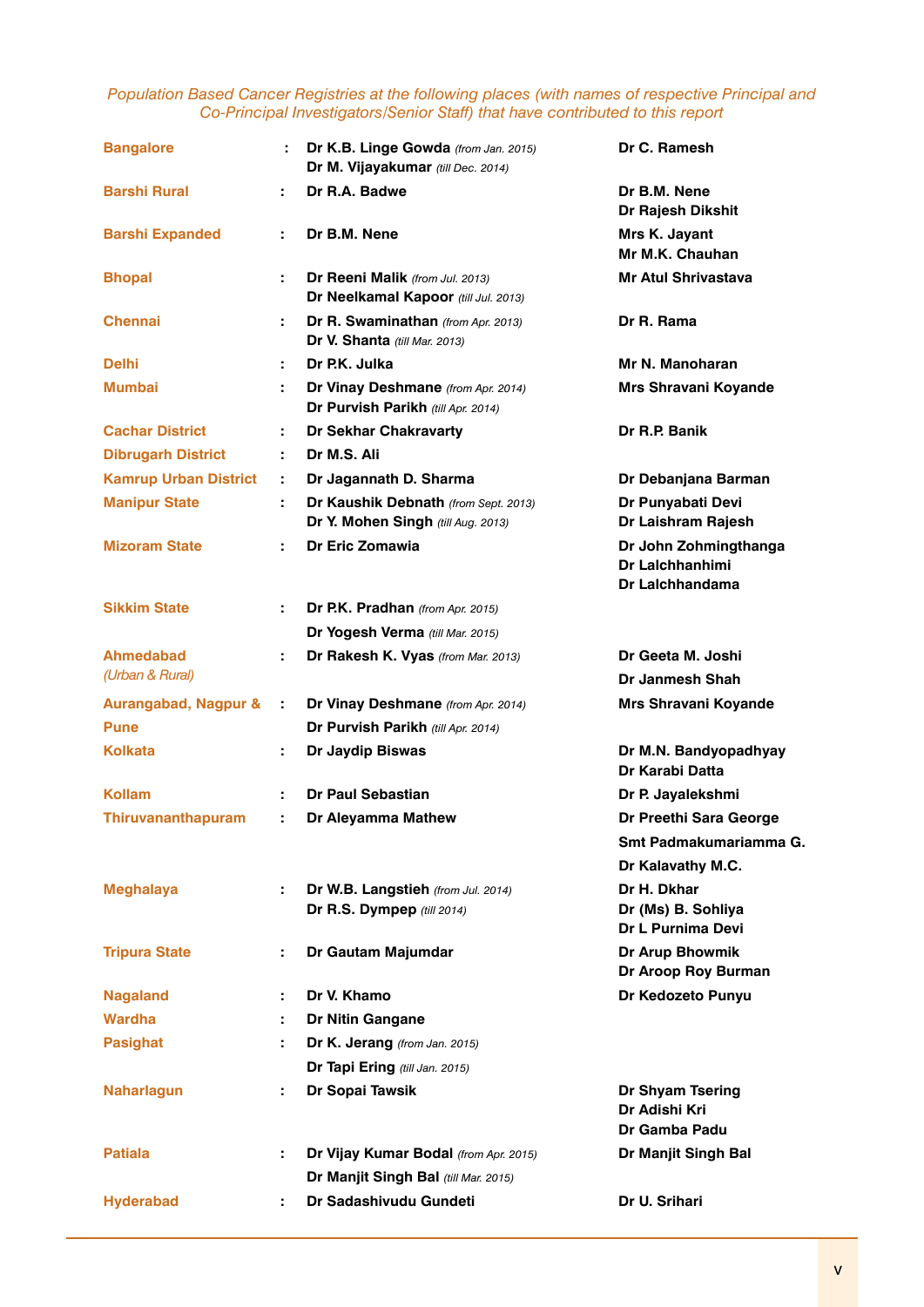*Hospital Based Cancer Registries at the following places (with names of respective Principal and Co-Principal Investigators/Senior Staff) that have contributed to this report*

| <b>Tata Memorial Hospital, Mumbai</b>                                              |  | : Dr R.A. Badwe                                                                  | Dr Ganesh B.                                                        |
|------------------------------------------------------------------------------------|--|----------------------------------------------------------------------------------|---------------------------------------------------------------------|
| Kidwai Memorial Institute of Oncology, Bangalore                                   |  | Dr K.B. Linge Gowda<br>(from Jan. 2015)<br>Dr M. Vijayakumar<br>(till Dec. 2014) | Dr C. Ramesh                                                        |
| <b>Cancer Institute (WIA), Chennai</b>                                             |  | Dr R. Swaminathan<br>(from Apr. 2013)<br>Dr V. Shanta<br>(till Mar. 2013)        | Dr Rama R.<br>(from Apr. 2013)                                      |
| <b>Regional Cancer Centre, Thiruvananthapuram</b>                                  |  | Dr Paul Sebastian                                                                | Dr Aleyamma Mathew                                                  |
| <b>Assam Medical College &amp; Hospital, Dibrugarh</b>                             |  | Dr R.K. Kotokey<br>(from Mar. 2016)                                              | Dr M.S. Ali                                                         |
|                                                                                    |  | Dr A.K. Adhikari<br>(till Jan. 2016)                                             |                                                                     |
| Dr B. Borooah Cancer Institute, Guwahati                                           |  | Dr Jagannath D. Sharma                                                           | Dr Nizara Baishya<br>Dr Manigreeva Krishnatreya<br>(till Jan. 2015) |
| <b>Post Graduate Institute of Medical Education &amp;</b>                          |  | : Dr S. Ghoshal                                                                  | Dr R. Kapoor                                                        |
| <b>Research, Chandigarh</b>                                                        |  | (from Aug. 2014)                                                                 | Dr Narendra Kumar                                                   |
|                                                                                    |  | Dr Suresh C. Sharma<br>(till Aug. 2014)                                          |                                                                     |
| Dr B.R. Ambedkar Institute Rotary Cancer<br><b>Hospital, AllMS, New Delhi</b>      |  | : Dr S.V.S. Deo                                                                  | Mr N. Manoharan<br>Dr P.K. Julka                                    |
|                                                                                    |  | <b>Other HBCRDM Centres</b>                                                      |                                                                     |
| <b>Amrita Institute of Medical Sciences &amp;</b><br><b>Research Centre, Kochi</b> |  | : Dr Prem Nair                                                                   | Mr P. Gangadharan                                                   |
| <b>Sher-I-Kashmir Institute of Medical</b><br><b>Sciences, Srinagar</b>            |  | : Prof M. Magbool Lone                                                           | <b>Prof Nazir Ahmad Khan</b>                                        |
| <b>Malabar Cancer Centre, Kannur</b>                                               |  | : Dr B. Satheesan                                                                | Dr Saina Sunilkumar                                                 |
| <b>Cachar Cancer Hospital, Silchar</b>                                             |  | Dr Ravi Kannan                                                                   | Dr Ritesh Tapkire                                                   |
| <b>Vydehi Institute of Medical Sciences, Bangalore</b>                             |  | Dr M.S. Ganesh                                                                   | Dr Aruna E. Prasad                                                  |
| <b>Regional Cancer Centre, Raipur</b>                                              |  | : Dr Vivek Choudhary                                                             | Dr P. Chandrakar                                                    |
| <b>International Cancer Centre, Neyyoor</b>                                        |  | Dr V.G. Sudhakaran                                                               |                                                                     |
| <b>RST Regional Cancer Hospital,</b>                                               |  | : Dr B.K. Sharma                                                                 | Dr Anjali Kolhe                                                     |
| <b>Cancer Relief Society, Nagpur</b>                                               |  |                                                                                  |                                                                     |
| <b>Caritas Cancer Institute - Caritas Hospital,</b><br><b>Kottayam</b>             |  | : Dr T.G. Bindu                                                                  |                                                                     |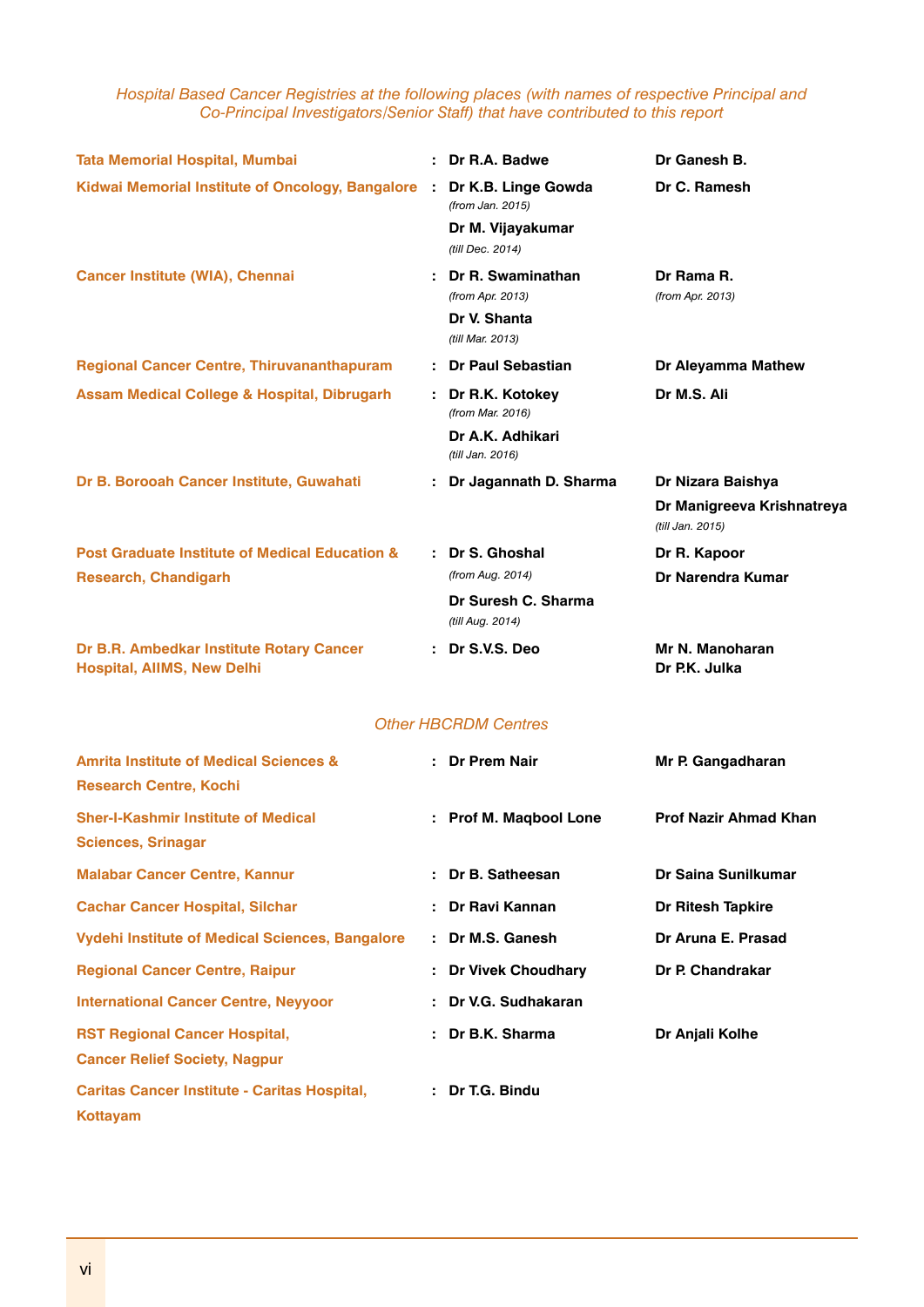# **CONTENTS**

|     |                                                                                                           |         |                                      | <b>Page Numbers</b> |
|-----|-----------------------------------------------------------------------------------------------------------|---------|--------------------------------------|---------------------|
|     | Acknowledgements                                                                                          |         |                                      | viii                |
|     | Foreword                                                                                                  |         |                                      | iх                  |
|     | Summary                                                                                                   |         |                                      | хi                  |
|     | <b>National Cancer Registry Programme</b>                                                                 |         |                                      | xiv                 |
|     | <b>Chapters</b>                                                                                           |         |                                      |                     |
| 1.  | <b>Population and Cancer Incidence</b>                                                                    |         |                                      | $1 - 8$             |
| 2.  | <b>Leading Sites of Cancer</b>                                                                            |         | $9 - 26$                             |                     |
| 3.  | <b>Sites of Cancer Associated with the Use of Tobacco</b>                                                 |         | 27-30                                |                     |
| 4.  | <b>Cancers in Childhood</b>                                                                               |         |                                      | $31 - 36$           |
| 5.  | <b>Basis of Diagnosis</b>                                                                                 |         |                                      | 37-38               |
| 6.  | <b>Cancer Mortality</b>                                                                                   |         |                                      | 39-42               |
| 7.  | <b>Comparison of Cancer Incidence and</b><br><b>Patterns of All Population Based Cancer Registries</b>    |         |                                      | 43-62               |
| 8.  | <b>International Comparison of Selected Sites of Cancer</b>                                               |         | 63-72                                |                     |
| 9.  | <b>Data Quality and Indices of Reliability</b>                                                            |         |                                      | 73-88               |
| 10. | Trends over Time for All Sites and on Selected Sites of Cancer &<br><b>Projection of Burden of Cancer</b> |         | 89-125                               |                     |
|     | <b>References</b>                                                                                         |         |                                      | 126                 |
|     | <b>Individual Registries Write-up</b> (with table of sources of registration)                             |         |                                      |                     |
|     | Bangalore                                                                                                 | 128-129 | Aurangabad                           | 157                 |
|     | Barshi Rural                                                                                              | 130-131 | Kolkata                              | 158-159             |
|     | Barshi Expanded                                                                                           | 132-133 | <b>Kollam District</b>               | 160-161             |
|     | <b>Bhopal</b>                                                                                             | 134-135 | Nagpur                               | 162-163             |
|     | Chennai                                                                                                   | 136-137 | Pune                                 | 164-165             |
|     | Delhi                                                                                                     | 138-139 | Thiruvananthapuram District* 166-167 |                     |
|     | Mumbai                                                                                                    | 140-141 | Meghalaya                            | 168-169             |
|     | <b>Cachar District</b>                                                                                    | 142-143 | <b>Tripura State</b>                 | 170-171             |
|     | <b>Dibrugarh District</b>                                                                                 | 144-145 | Nagaland                             | 172-173             |
|     | Kamrup Urban District                                                                                     | 146-147 | <b>Wardha District</b>               | 174-175             |
|     | <b>Manipur State</b>                                                                                      | 148-149 | Naharlagun                           | 176-177             |
|     | <b>Mizoram State</b>                                                                                      | 150-151 | Pasighat                             | 178-179             |

*Patiala District 180-181 Hyderabad 182-183*

*\* Thiruvananthapuram District is referred as Thi'puram District in the tables and figures*

*Sikkim State 152-153 Ahmedabad Rural 154 Ahmedabad Urban 155-156*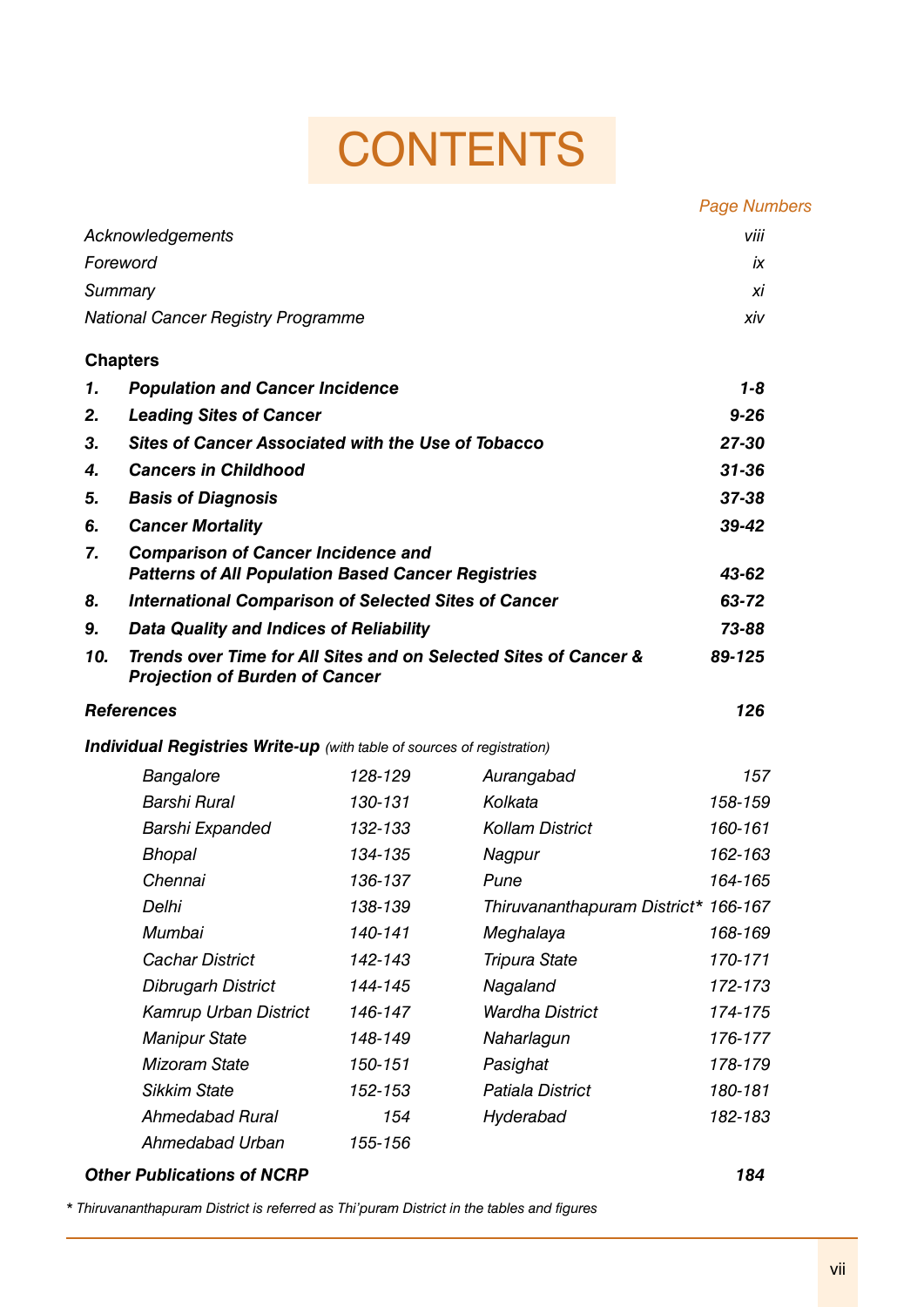# ACKNOWLEDGEMENTS

*Dr Soumya Swaminathan, Secretary, Department of Health Research & Director General, ICMR; Dr V. M. Katoch, Former Secretary, Department of Health Research & Director General, ICMR (till Feb. 2015); Dr Bela Shah, Scientist G and Head, Division of NCD, ICMR; Dr D.K. Shukla, Scientist G, Division of NCD, ICMR; Members of Scientific Advisory Committee, NCDIR-NCRP; Members of Research Area Panel on Cancer, NCDIR-NCRP; Principal Investigators and Staff of Population Based Cancer Registries; Cooperating hospitals, Nursing homes, Pathology/RT Labs and other medical institutions thereof; Hospital Based Cancer Registries; Staff of Division of NCD, ICMR, New Delhi; Staff of NCDIR-NCRP, Bengaluru.*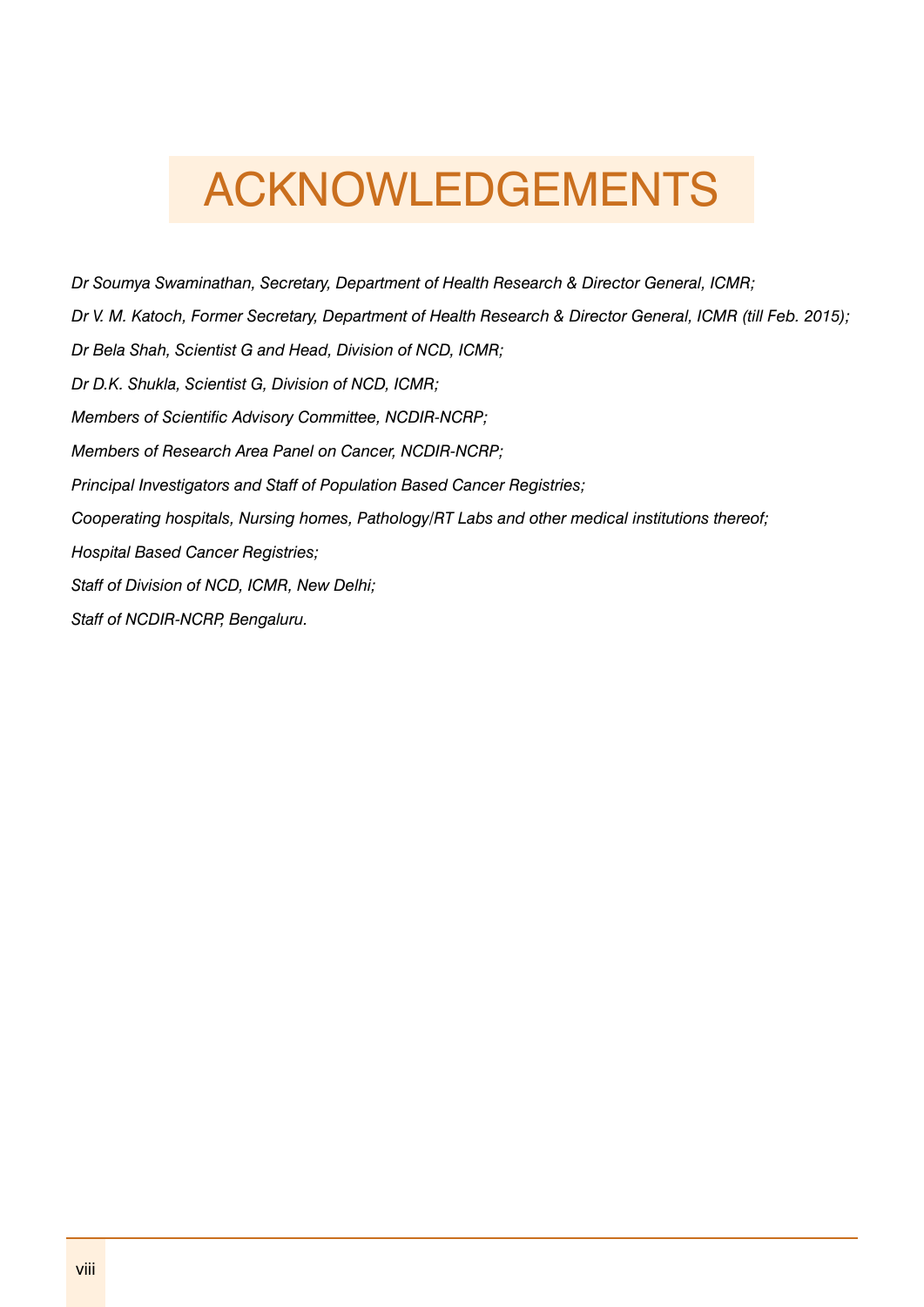## **FOREWOF**



डा. सौम्या स्वामीनाथन aft एकएरसनी एकएनएएसनी एजए। सचिव, भारत सरकार स्वास्थ्य अनुसंघान विभाग स्वास्थ्य एवं परिवार कल्याण मंत्रालय एवं

महानिदेशक, आई सी एम आर Dr. Soumya Swaminathan MD, FASc, FNASc, FAMS Secretary to the Government of India Department of Health Research Ministry of Health & Family Welfare

> å **Director-General, ICMR**



भारतीय आयुर्विज्ञान अनुसंधान परिषद स्वास्थ्य अनुसंधान विभाग स्वास्थ्य एवं परिवार कल्याण मंत्रालय वी. रामलिंगस्वामी भवन, अंसारी नगर

नई दिल्ली-110 029 (भारत) **Indian Council of Medical Research** Department of Health Research Ministry of Health & Family Welfare V. Ramalingaswami Bhawan, Ansari Nagar New Delhi-110 029 (INDIA)

The consolidated report of the twenty seven Population Based Cancer Registries (PBCRs) 2012-2014 is the second report of PBCRs since the establishment of the permanent institute -National Centre for Disease Informatics and Research (NCDIR) in 2011.It provides insight into the data collected from all the PBCRs under the National Cancer Registry Programme (NCRP) for the years 2012-2014.

The hallmark of these consolidated reports of PBCRs is that, each new report incorporates data from newer registries thus bringing in information on cancer profiles from newer terrains of the country. This time three new registries namely, Naharlagun and Pasighat PBCRs from the North Eastern state of Arunachal Pradesh and Patiala PBCR from the state of Punjab have contributed data.

The international comparison of cancer rates with the Indian registries and cancer trends for the data collected from six oldest PBCRs would be of interest for all readers.

The staff working in the PBCRs have put in a lot of hard work to abstract, collate, verify and transmit the data to NCDIR. Likewise, the team at NCDIR has made good efforts to ensure that the data reported is of international standards. The number of institutions that make available their data to each PBCR especially in the metros has gone up manifold and their contribution is gratefully acknowledged.

NCRP has always propagated the use of information technology to support, improve, and enhance the management and exchange of electronic data in cancer surveillance and it is reaping the dividends now.

It would be extremely rewarding to all the people involved in this exercise if the information presented is used for planning and evaluation of cancer control programs, help set priorities for allocating health resources and promotion of future research.

Swaminathan) (Soumwa

Tele.: (Off.) +91-11-26588204, 26589620; Fax (Off.): +91-11-26588662, E-mail: dg@icmr.org.in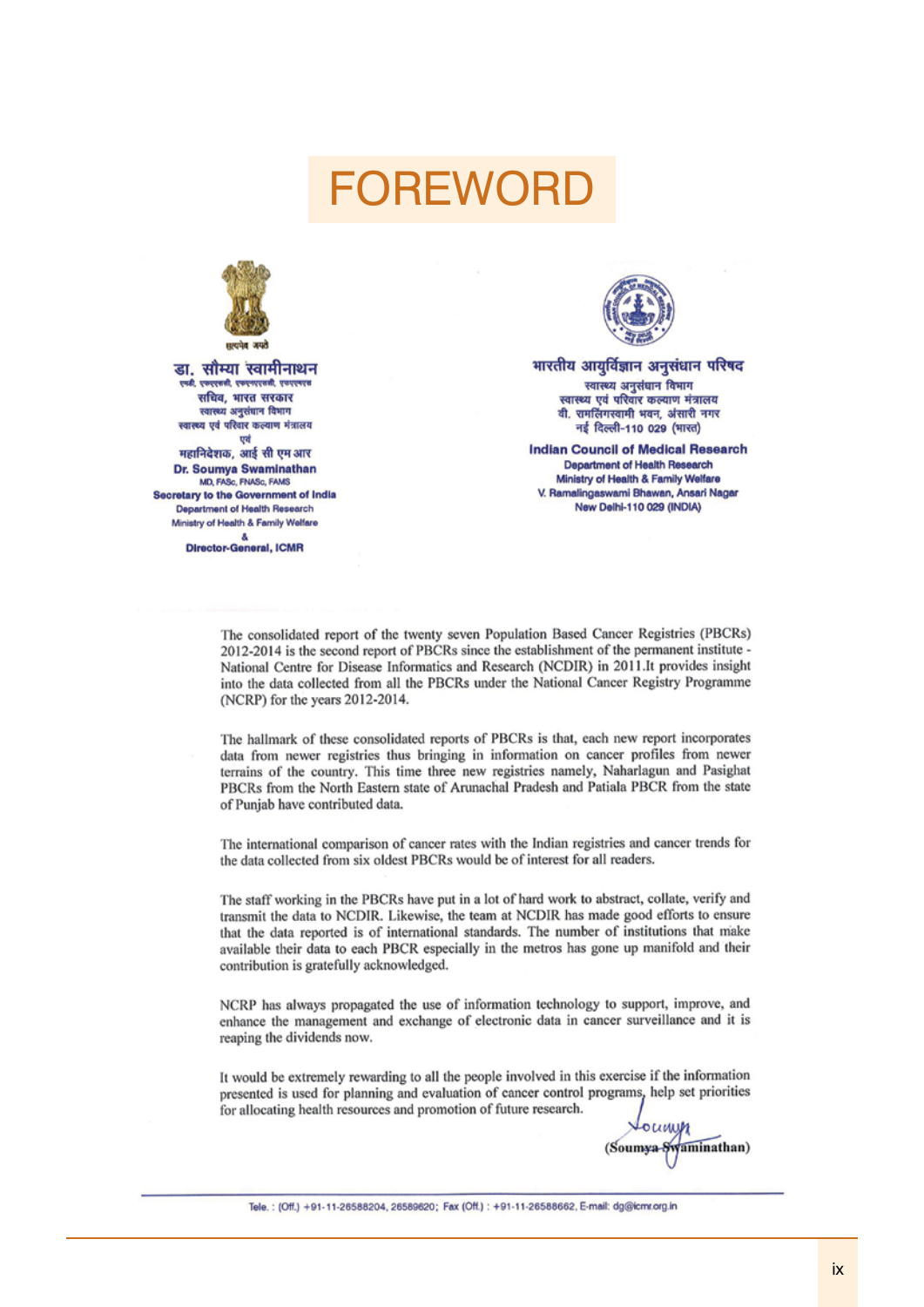"It is more important to know what sort of person has a disease than to know what sort of disease a person has."

*Hippocrates*

\* \* \*

"We look for medicine to be an orderly field of knowledge and procedure. But it is not. It is an imperfect science, an enterprise of constantly changing knowledge, uncertain information, fallible individuals, and at the same time lives on the line. There is science in what we do, yes, but also habit, intuition, and sometimes plain old guessing. The gap between what we know and what we aim for persists. And this gap complicates everything we do."

> *Atul Gawande, Complications: A Surgeon's Notes on an Imperfect Science*

> > \* \* \*

It is a capital mistake to theorize before one has data. Insensibly one begins to twist facts to suit theories, instead of theories to suit facts.

*Sir Arthur Conan Doyle*

\* \* \*

That which today calls itself science gives us more and more information, and indigestible glut of information, and less and less understanding.

*Edward Abbey*

\* \* \*

"Be sceptical, ask questions, demand proof. Demand evidence. Don't take anything for granted. But here's the thing: When you get a proof, you need to accept the proof. And we're not that good at doing that."

*Michael Specter*

\* \* \*

"Whenever you read a cancer booklet or website or whatever, they always list depression among the side effects of cancer. But, in fact, depression is not a side effect of cancer. Depression is a side effect of dying."

*John Green, The Fault in Our Stars*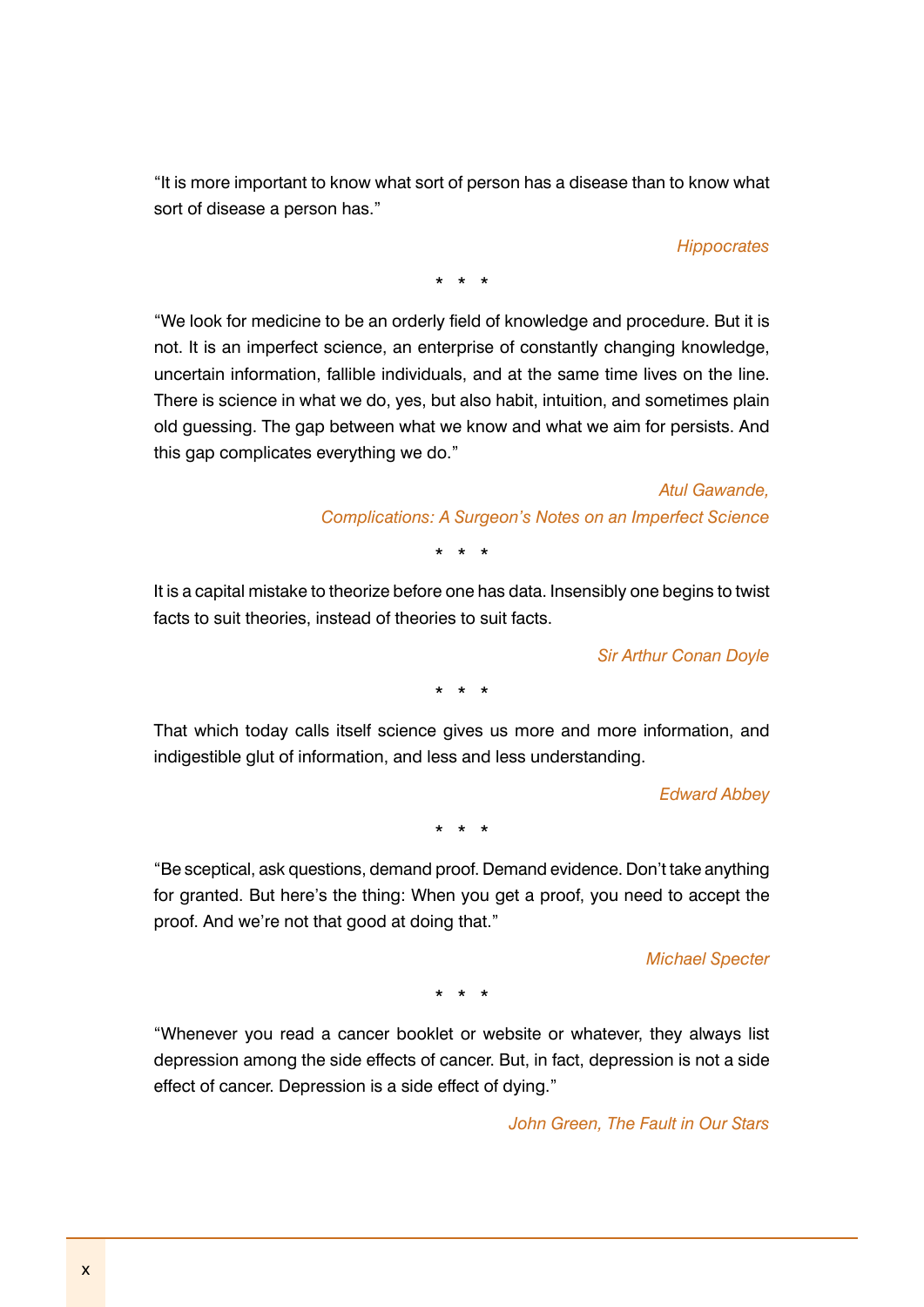## **Three-Year Report of Population Based Cancer Registries 2012-2014\***

## **Summary**

More than thirty years journey of National Cancer Registry Programme (NCRP) has not only led to its enrichment and expansion into different parts of the country but also culminated in the establishment of a permanent institute of Indian Council of Medical Research (ICMR) namely National Centre for Disease Informatics and Research which has a very high potential of leading the public health informatics as well as research particularly on cancer and other non communicable diseases in a developing country like India.

Population Based Cancer Registries (PBCRs) have always remained the corner stone of NCRP particularly from the public health point of view. Perhaps PBCR is the only source which provides authentic data on incidence and mortality of cancer in various parts of the nation for a defined period. As heredity and environment remain the two major determinants of cancer, understanding of wide geopathological variation in a country like India is almost imperative in order to address the problem of cancer. Here lies the importance of PBCR data.

This consolidated PBCR report for 2012-2014 is based on the analysis of the data from  $27<sup>*</sup>$  PBCRs including three new ones (Naharlagun and Pasighat from Arunachal Pradesh and Patiala from Punjab). Reports of two other PBCRs – Hyderabad and Ahmedabad Rural have not been included here although some description of their work has been mentioned. The coverage is less than 10% of the population of India. Nonetheless, it reflects the cancer profile of the country fairly well owing to representation of registries from different parts of the country.

#### **Core Focus**

Cancer incidence rate is generally expressed as Age Adjusted (AAR) or Age Standardized (ASR) Rate (direct standardization to world standard population) per 100,000 population in order to ensure comparability between different states and nations having varied population profile with respect to age groups.

Among males, Aizawl District in Mizoram state shows the highest AAR followed by Papumpare District under Naharlagun PBCR in Arunachal Pradesh. The order is reversed in females, with Papumpare District recording the highest AAR followed by Aizawl District. The incidence rates by each PBCR are given in Chapter 1.

*\*# Refer to note on page 26*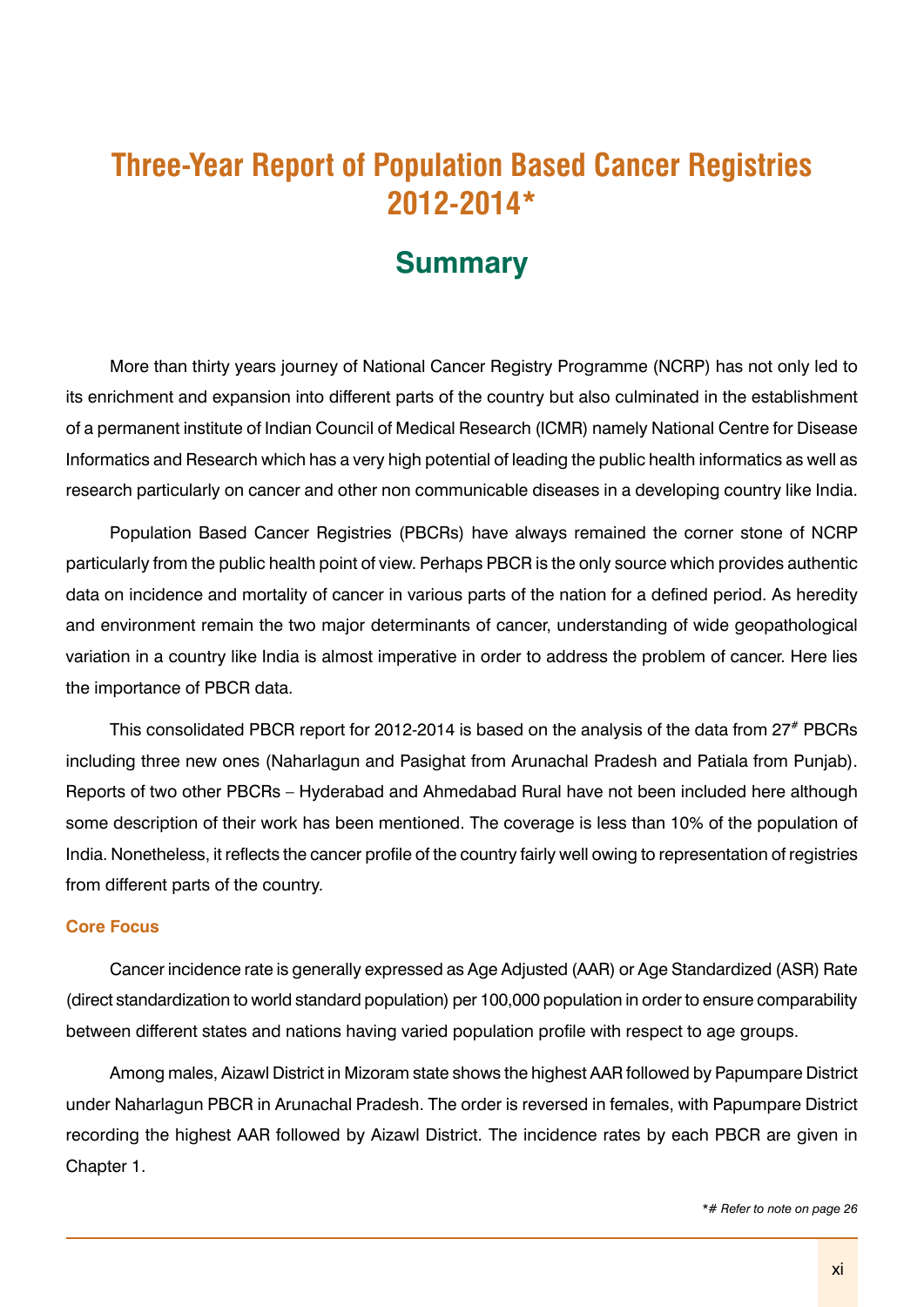Chapter 2 describes the leading sites of cancer in different PBCRs. Among males, cancers of lung, mouth, oesophagus and stomach are the leading sites across most of the registries. Lung cancer is the leading site in Bangalore, Chennai, Delhi, Mumbai, Manipur, Aurangabad, Kolkata, Kollam, Thiruvananthapuram and Tripura. Mouth is the leading site of cancer in Barshi Rural, Barshi Expanded, Bhopal, Ahmedabad Urban, Nagpur, Pune and Wardha. Cancer of the oesophagus is the leading site in the registries in the state of Assam, Meghalaya and Patiala. Stomach is the leading site in Sikkim, Mizoram and the two registries in Arunachal Pradesh namely, Naharlagun and Pasighat while cancer of the nasopharynx is the leading site in Nagaland.

Among females, cancer of the breast is the leading site of cancer in 19 registry areas. Cancer of the cervix uteri is the leading site in 6 registry areas viz., Barshi Rural, Barshi Expanded, Mizoram, Tripura, Nagaland and Pasighat PBCRs. Cancer of the oesophagus led the list of cancers in Meghalaya. Stomach was the leading site in Naharlagun PBCR.

Chapter 3 gives the proportion of cancers associated with the use of tobacco. East Khasi Hills district of Meghalaya had the highest relative proportion with 69.5% and 45.0% for males and females respectively. Excluding the north east PBCRs, the highest proportion of TRC was observed in Ahmedabad Urban PBCR for both males (56.3%) and females (19.8%).

Chapter 4 deals with cancers in childhood. Among boys, the proportion of cancers in childhood relative to cancers of all ages varied from 0.7% in Nagaland PBCR to 5.4% in Delhi PBCR. Among girls, it ranged from 0.5% in East Khasi Hills District of Meghalaya to 3.5% in Naharlagun excluding Papumpare district.

Chapter 5 gives the number and proportion of different methods of diagnosis and Chapter 6 deals with cancer mortality.

Chapter 7 provides a comparison of cancer incidence and patterns in 27 PBCRs along with 7 sub areas (districts or combination of districts) within the states of Manipur, Mizoram, Meghalaya and Arunachal Pradesh. The site-wise AARs of the three newest PBCRs viz., Pasighat, Naharlagun and Patiala have also been compared with the other PBCRs. Papumpare District under Naharlagun PBCR of Arunachal Pradesh had the highest AAR in cancers of the stomach and liver for males and stomach, cervix uteri, ovary and thyroid for females in comparison to all other Indian PBCRs. Pasighat PBCR had high AARs in stomach, liver (males), cervical and ovarian cancers. Patiala PBCR had high AARs in breast, brain NS (males) and oesophageal cancers. *Since this data is being reported for the first time from these PBCRs, it needs to be viewed with some caution as in the initial years of registry operation there could be some degree of over/under reporting and the fact that Pasighat PBCR has reported small numbers in some sites of cancer.*

Chapter 8 compares the AARs of Indian PBCRs with the International rates. East Khasi Hills district of Meghalaya had the highest AAR in cancers of the tongue and hypopharynx in males. Among females,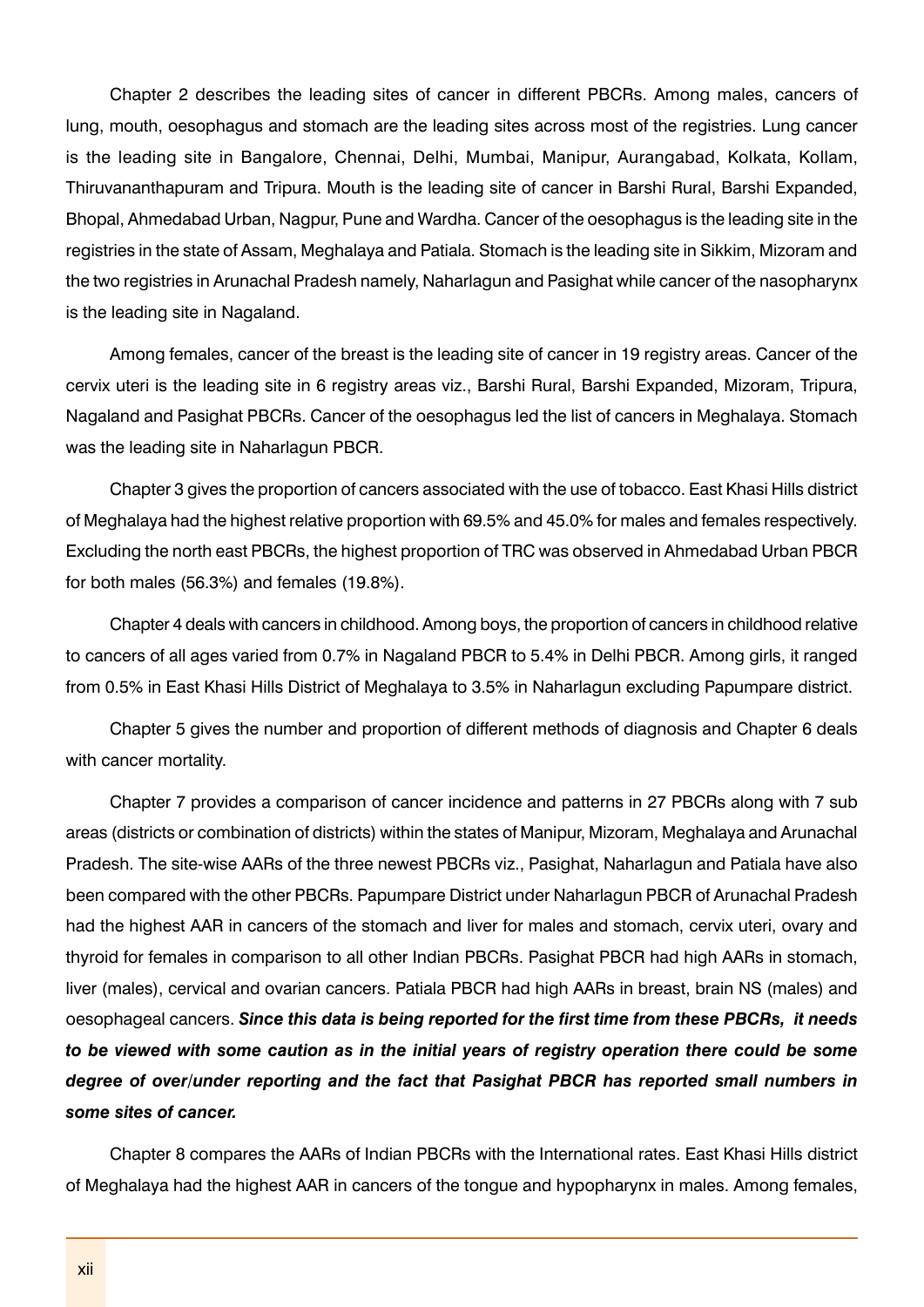Bhopal showed the highest AAR in cancer of the tongue whereas Kamrup Urban District showed the highest AAR in cancer of the hypopharynx.

Chapter 9 on Data Quality and Indices of reliability concentrates on critical parameters to assess the standards of the data collected and submitted by the cancer registries that require regular scrutiny and audits. The registries can evaluate their data to reduce the percentage of unknown and unspecified variables (age, duration of stay & sub sites), percentage of unspecified histology in microscopically verified cases and DCO%. The tables on M/I% ratio and contribution of the main sources of registration are two additional parameters to asses the quality of the data. One way to overcome the problems if any, would be to perform re-abstraction of a sample of cases from time to time.

Chapter 10 gives the trends over time for all sites and on selected sites of cancer followed by projection of the burden of cancer.

### **The Drive of Informatics**

Innovation of different software application at NCDIR-NCRP has driven the cancer registration in India to a great extent and the benefits are being realized. PBCRDM 2.1 software runs the quality checks, matching and duplicate check in order to make the data clean and valid. An additional Phonetics software is also used in PBCR only to capture the similar sounding duplicate names, spelt differently. Development of bulk deletion software has made the task of duplicate deletion much easier by deleting huge number of duplicates in very less span of time with almost no effort. An All Cause Mortality import application enables import of all deaths (cancerous and non-cancerous) submitted by the registries in varied format to match with the incidence data and trace the Death Certificate Notifications thus improving the M:I ratio. An application for generation of PBCR Book Report assists to generate the tables in the requisite format post finalization of each registry's data.

#### **Thrust Areas for Research, Programme Planning and Policy Making**

There are several other anatomical sites of cancer (as documented in previous reports) that continue to be a challenge in terms of aetiology and control. Cancers of the mouth, lung, stomach, oesophagus, cervix uteri and breast continue to remain a major public health threat. Interesting geographical variation in patterns of cancer within the same country calls for a region specific research and planning of control programmes. Investigation into various possible risk factors particular to the areas of high incidence is imperative.

Awareness generation and availability of efficient screening programme should be two sides of the same coin for early detection and treatment particularly for the sites where these can play a major role to improve the prognosis. Basic information on cancer may be made available to patients attending hospitals with any symptoms as an opportunity for health education. Women attending heath facility for any reproductive health issues could be informed about self examination for breast cancer and preventive measures for both cervical and breast cancers.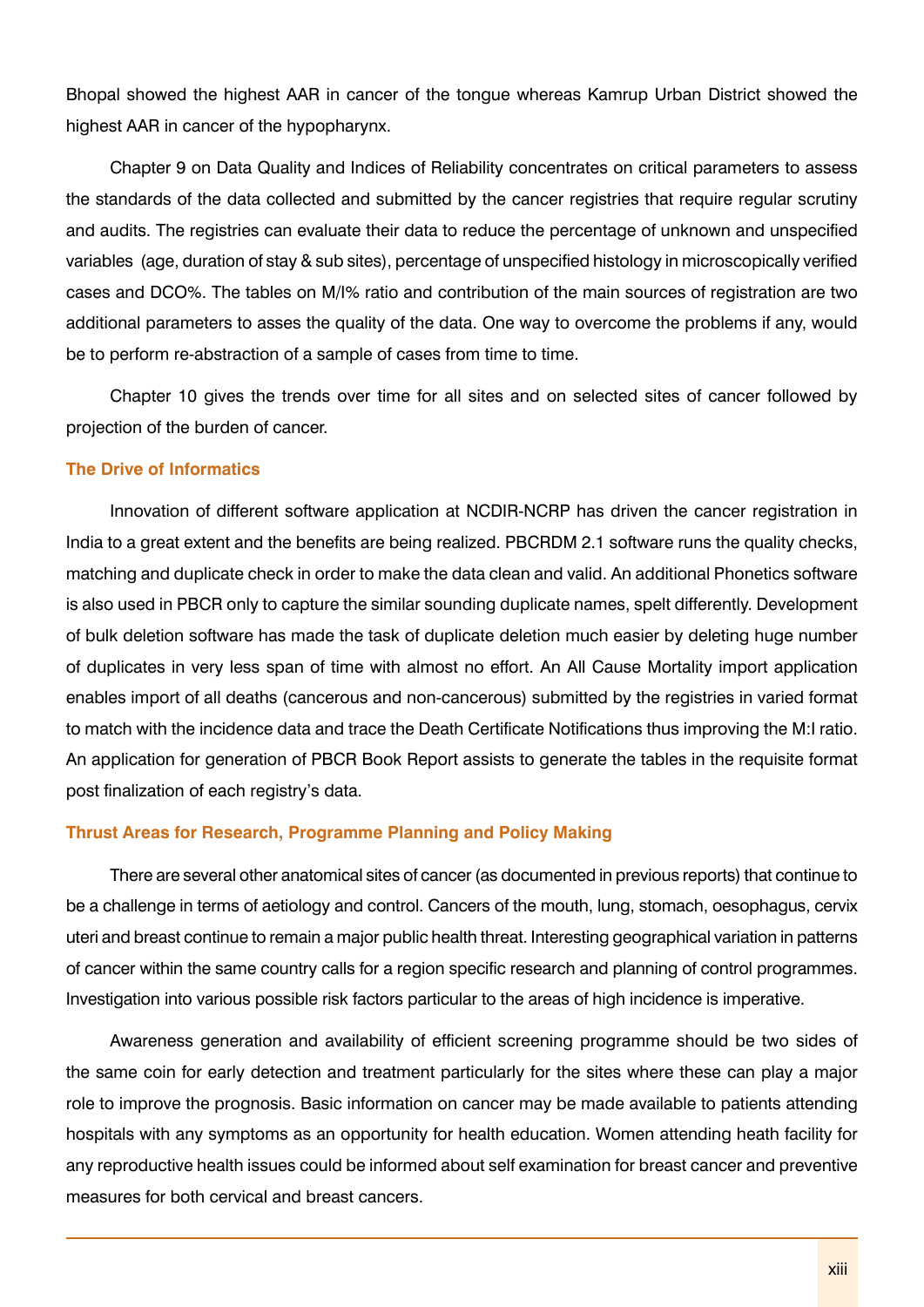## **NATIONAL CANCER REGISTRY PROGRAMME**

The National Cancer Registry Programme (NCRP)\* has been in existence since 1982 with the coordinating unit becoming a permanent institute (National Centre for Disease Informatics and Research (NCDIR)) of the Indian Council of Medical Research in 2011. As before, this centre is a crucial repository of data from the collaborating cancer registries located in medical colleges/institutions and hospitals throughout India. The use of Information technology to collate the patient information enforces data standards, instant identification of errors and opportunities for immediate action to rectify the errors. Thereby, data quality is ensured. The software technology has the ability to handle large data sets for scientific research including evaluation of patient care.

The network of the NCRP is given in map figure adjoining this write-up.

PBCRs provide a lead to set priorities for cancer research and identify target sites – both anatomic and geographic, for cancer control measures. To initiate, establish and sustain population based cancer registries as per international norms requires meticulous planning, cooperation of medical institutions in the area, dedicated and committed personnel and adequate funding and training.

There are 29 PBCRs under NCRP. Older PBCRs especially Bangalore, Bhopal, Chennai, Delhi, Mumbai and Barshi Rural have faced innumerable challenges and have employed registry specific strategies to mitigate the problems. Newer PBCRs and the most recent ones are trying to emulate and learn from the older ones to sustain and flourish. Indian PBCRs face several adverse conditions and to name a few, cancer is not yet a notifiable disease in our country, the mortality registration system has its own pitfalls and hospitals do not cooperate at all times. Hence, instituting a PBCR is only a means to an end and not an end in itself. NCRP has been continuously devising different approaches to provide timely assistance and keep the registries afloat.

Rapid reporting is often required from the cancer registries. However, for cancer registries, a trade-off must be recognized between data timeliness and the extent to which the data are complete. The timeliness depends on the rapidity with which the registry can collect, process and report sufficiently complete and accurate data. The PBCRs using PBCRDM 2.1 application can subject the data captured by them to different levels of checking, quality control, duplicate checks and matching. The application provides all the features necessary for a registry to complete its task. This will give more power and control to the registry in validating the quality of the data even before it is submitted to NCRP.

In recent years, the software applications developed by NCDIR have further evolved and so has the data submission methodology and overall support. The PBCRs are either using the PBCRDM 2.1 software applications installed at their institute or they have been using the web based application to enter process and submit the data to NCRP. Some PBCRs have been generating the summary tables and annexure tabulations online as soon as the data has been finalized by NCRP. Hospitals that have access to IT infrastructure can use the oncology modules for pathology, radiotherapy, medical oncology and surgical

*\*The term NCRP is used many times in this report to signify the tasks being executed at the NCDIR, Bengaluru.*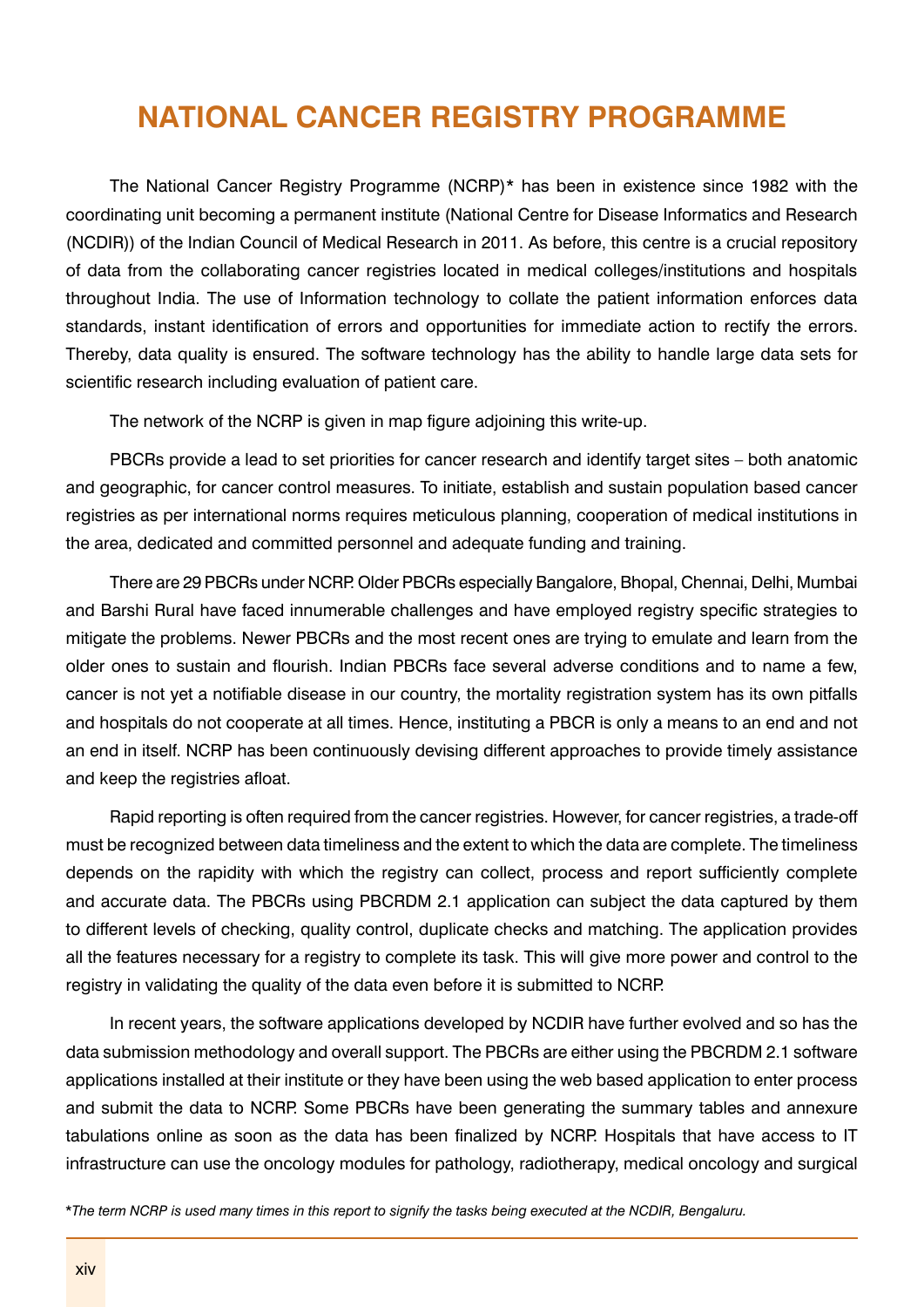oncology developed by NCDIR to register information on patients as part of their routine work. These are available online free of cost for all the interested hospitals and laboratories. This would reduce the effort and time spent in visiting these sources to collect the data. It is urged that the PBCRs take active interest in advocating the advantages of using these modules. Relevant data from the Hospital Based software application and the oncology modules transmitted by the hospitals through web based portals can be routed to the Population Based Cancer Registry data.

The incidence data from 11 out of 18 PBCRs of India have been published in *Cancer Incidence in Five Continents* (CI 5) Vol X published by International Association of Cancer Registries (IARC-WHO). However, the mortality data were not considered for publication. This is mainly because of the inaccurate certification of cause of death. The mortality-to-incidence ratio (M:I) is an important indicator that is widely used – for example, in CI 5 – to identify possible incompleteness. It is a comparison of the number of deaths, obtained from a source independent of the registry (usually, the vital statistics department) and the number of new cases of a specific cancer registered in the same time period. The present endeavour of the Indian PBCRs would be to improve the quality of data to international standards.

To improve the M:I ratio, ten registries have been providing the All cause mortality data in electronic form to NCRP. The same is being formatted, coded, checked and imported at NCRP to run the matches with the incidence. Thus Death Certificate Notifications are being traced back by the registries to improve the coverage both in incidence and mortality data.

National Centre for Disease Informatics and Research (NCDIR) in the last one year has strengthened its human resource by recruiting new permanent staff. The scientific staff constitutes medical scientists, computer science scientists, statistical scientists and technical assistants. This institute has immense potential as professionals belonging to several streams are working under the same roof. Training programmes, workshops and meetings are held regularly to keep itself abreast with the progress made by the centres. Additionally, it has undertaken tasks in data formatting, checking and submission of data to several international studies on behalf of the registries.